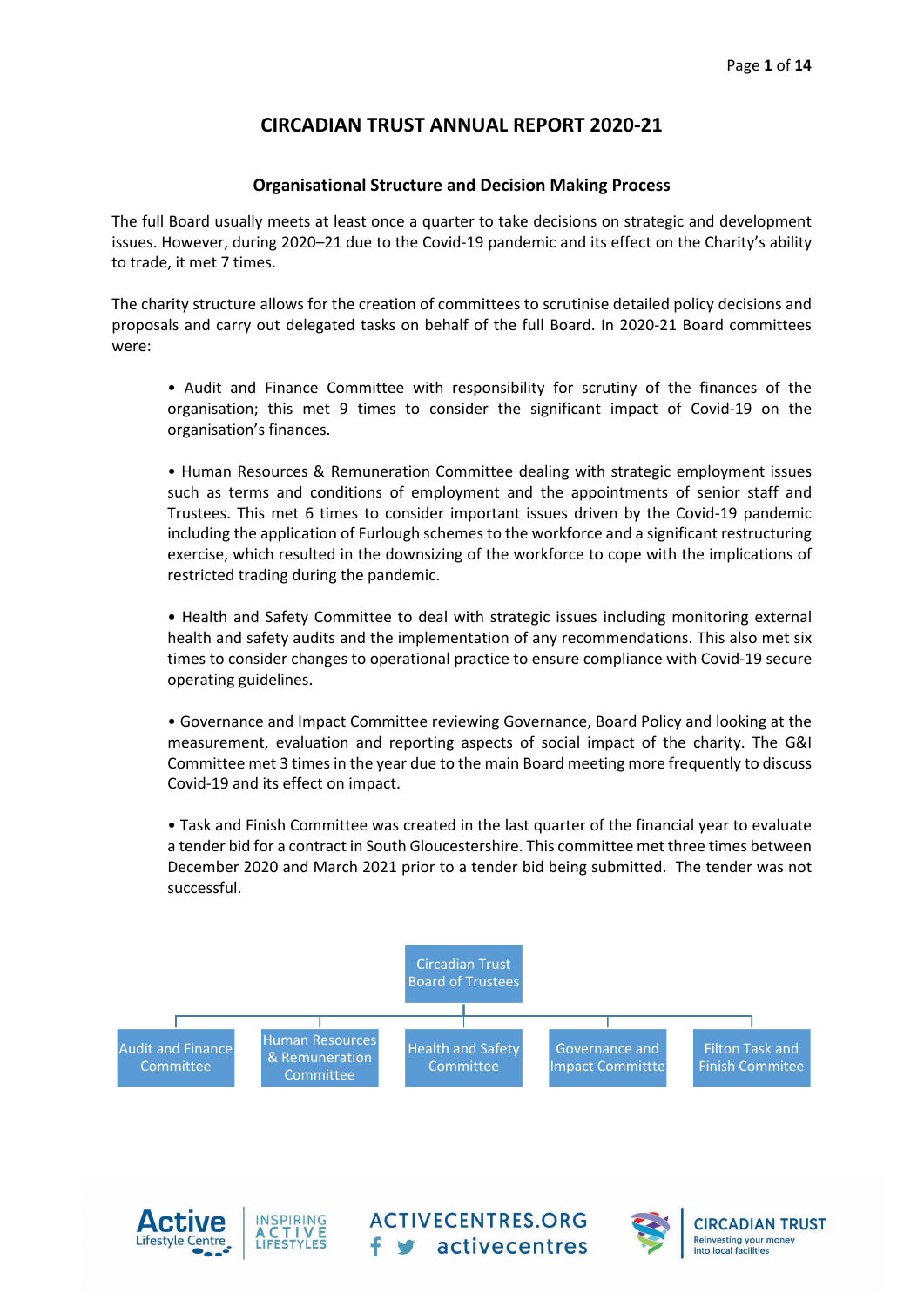The operational management of the company is delegated to the Chief Executive Team (CEOT) led by the Chief Executive. CEOT consists of the Chief Executive, Business Support Director, Operations Director, Commercial Development Director, Director of Buildings and Environment and Head of Human Resources.



#### **Risk Management**

The Covid‐19 Pandemic caused facilities to be closed for Lockdown and reopened repeatedly in 2020 – 21. First closure was between 20th March and 27th July 2020, again in November 2020 and then between 4th January and April 12th 2021. Each re‐opening required full risk assessments and changes to operational practices. The Charity only traded for 4 months in the 2020‐21 financial year and due to Covid‐19 compliance was required to operate in a severely restricted manner during those open months.

The Board and CEOT team developed a separate strategic Risk Matrix specifically for managing the impact of Covid‐19. This was considered at every full Board meeting in 2020‐21 to ensure that financial, strategic and Covid‐19 risks emanating from the pandemic have been properly considered and managed.

In November 2020, the Board of Trustees reviewed the Risk Management Policy including other risks and uncertainties to which the Company is exposed and updated its risk map and matrix.

The Charity has systems to ensure that the business, financial, operational and health and safety risks are regularly scrutinised in detail. Health and Safety Risks to staff and customers, which are specific to our operating environment, are reviewed on a quarterly basis by the Health and Safety Committee of the Board.

### **Statement of Recommended Practice "Accounting and Reporting by Charities"**

The Statement of Recommended Practice applicable to charities preparing their accounts in accordance with the Financial Reporting Standard applicable in the UK and Republic of Ireland (FRS 102) (effective 1 January 2015) has been complied with.





**ACTIVECENTRES.ORG** stivecentres



**CIRCADIAN TRUST Reinvesting your money** into local facilities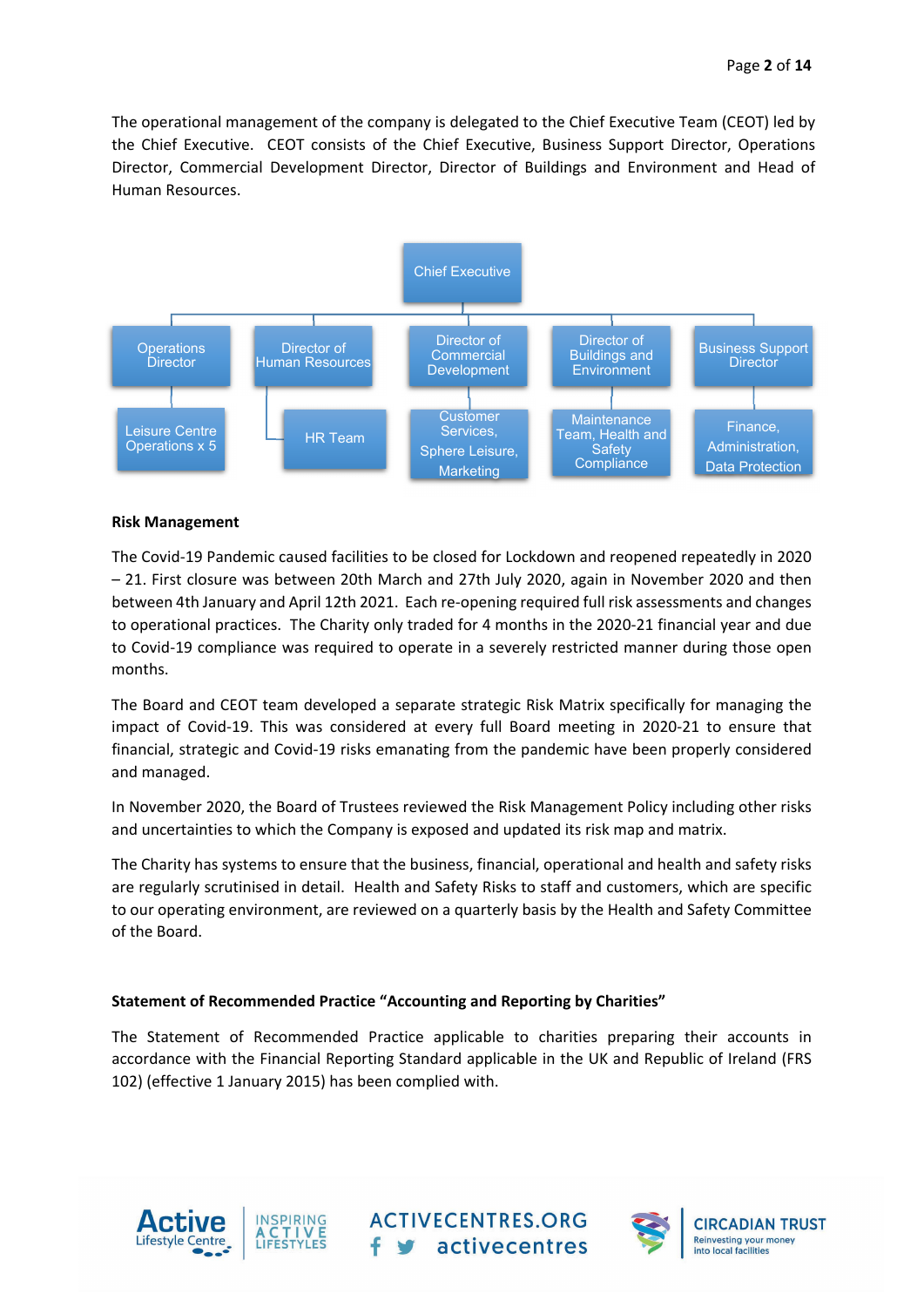# **OBJECTIVES AND ACTIVITIES**

Circadian Trust is an independent Charitable Company based in South Gloucestershire managing a range of sports, leisure and lifestyle facilities and services for its local community.

Our Mission

• Inspiring Active Lifestyles

Our Vision

• A Healthy, Active Community

Underneath the Mission and Vision, statements are 3 "overarching" values which underpin the culture of the Trust and its planning and decision making processes, as well as linking, via stated actions, to the Charitable objects (see Public Benefit section below).

Our Values

- Customer First We look at everything through our customers' eyes and strive to give them the best possible experience.
- Empowerment We develop our people to be experts in their field, to help our community develop active lifestyles, and to act like owners – spending money where it matters most.
- Inclusion We offer services to our whole community and strive to ensure equality in everything we do.

During the 2020‐21, Financial Year Circadian Trust had been in the final year of its Strategic Plan, Evolution: Developing Sustainably. This was intended to cover the period 2018 to 2021 and focussed on 4 strategic aims:

- 1. Delivering for our customers and communities
- 2. Developing and delivering a sustainable business model
- 3. Growing the Business
- 4. Business Efficiency

Achieving the strategic aims is the focus of the business with the ultimate aim of delivering our public benefit objectives. The purpose of this Annual Report is to demonstrate how we are working towards these aims and our charitable objects.

The impact of Covid‐19 has completely undermined the final year of this strategy and indeed seen the Charity fighting for survival as this report demonstrates.

Circadian Trust usually prides itself on its business approach to generate funds to re‐invest in services for public benefit. Our company structure is geared to ensuring that we offer services that are







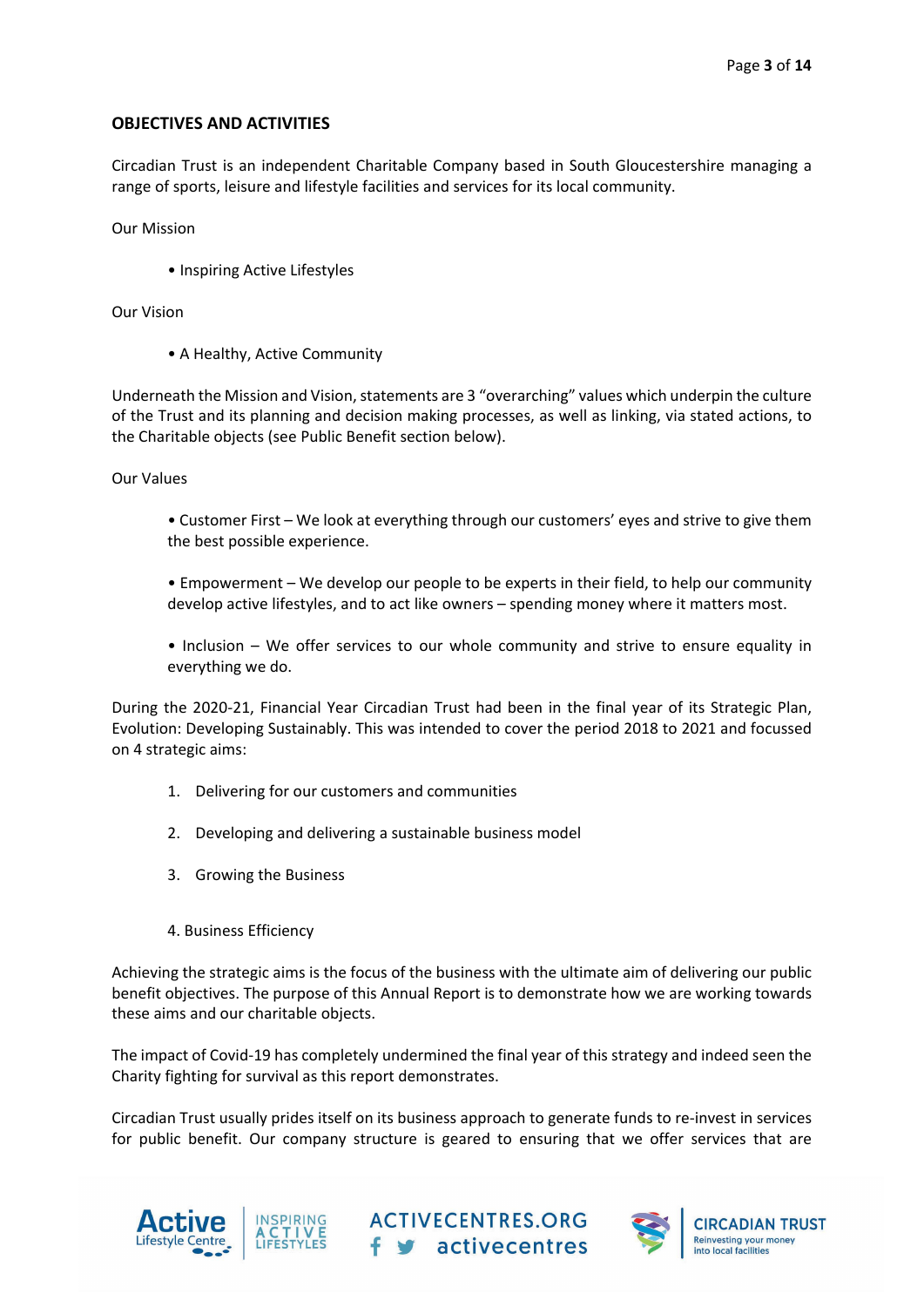accessible to the whole community and this enshrined within our memorandum and articles of association.

Each week we aim to deliver public benefit to thousands of visitors and the examples below provide a flavour of the work we carry out. This has been severely disrupted for the whole year due to Covid‐ 19.

We are now certain that we will survive the pandemic, but it will take many months (potentially up until the end of 2022‐23 financial year) to recover our services and finances to a similar position to that we enjoyed prior to the first lockdown in March 2020.

We launched a new Strategic Plan: 'Reset' to cover the years 2021-2023. The plan recognises that the impact of Covid has impacted on our previous long‐term plans and places focus on the recovery and normalisation of our commercial business first; this is to enable the long terms sustainability of those facilities and services which require cross subsidy. The key aims of the plan are

- 1. Delivering a sustainable charitable business for our customers and communities;
- 2. Re-establishing the charity and the customer base;
- 3. Capitalising on new social value and business opportunities.

# **EQUALITY AND DIVERSITY**

Circadian Trust has a comprehensive Equality and Diversity Policy, which exceeds the standards, laid down by the Equality Act 2010, is approved by Trustees and is regularly reviewed. The principles of this policy are outlined below:

### **All service‐users are valued equally**

We see all service-users and potential service-users as of equal value regardless of disability/impairment, ethnicity, colour, creed, nationality, national origin or status, culture, religion or belief, gender, sexual orientation, gender identity, marriage or civil partnership or pregnancy and maternity status.

### **Welcoming and celebrating diversity**

Treating people equally does not necessarily mean treating them all the same. Our policies, procedures and activities must not discriminate, but are differentiated, as appropriate to take account of differences of life‐experience, outlook and background, and in the kinds of barriers and disadvantage which people may face; in relation to disability/impairment, medical needs, ethnicity, colour, creed, nationality, national origin or status, culture, religious affiliation, sex, sexual orientation, gender identity, marriage or civil partnership or pregnancy and maternity status.

### **Fostering positive attitudes and relationships, and a shared sense of cohesion and belonging**

We intend that our policies, procedures and activities should promote positive attitudes, an absence of harassment, positive interaction, good relations and dialogue between groups and communities different from each other, and absence of prejudice‐related bullying and harassment and mutual respect.





**ACTIVECENTRES.ORG** f s activecentres

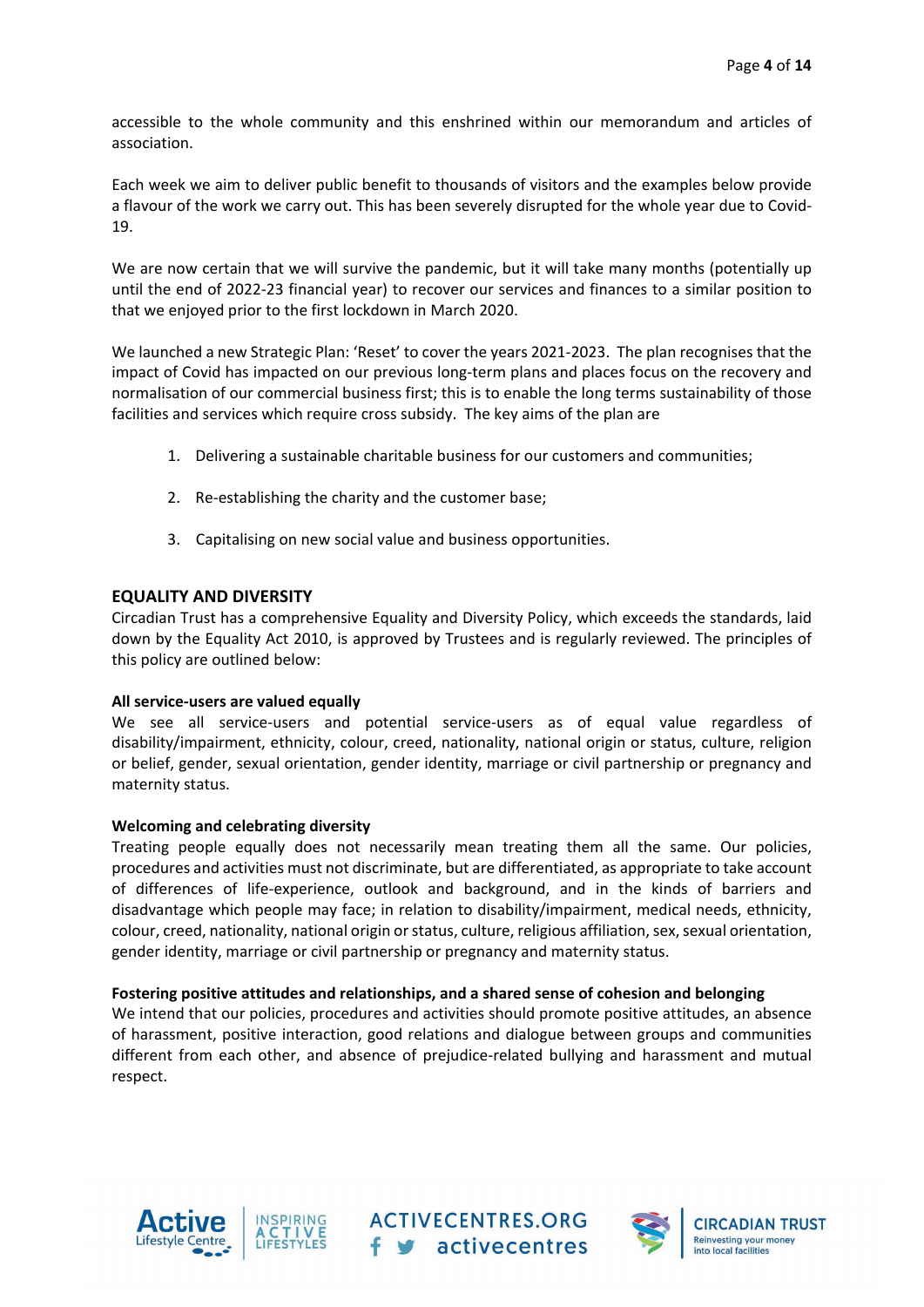#### **Circadian Trust as an employer**

Policies and procedures should benefit all employees and potential employees, for example in recruitment, promotion, and in continuing professional development. Our policies and procedures will help all those who work for us to develop their full potential and the talents and resources of the workforce will be utilised fully to maximize the efficiency of the organisation.

## **EQUALITY AND DIVERSITY**

Circadian Trust has a comprehensive Equality and Diversity Policy, which exceeds the standards, laid down by the Equality Act 2010, is approved by Trustees and is regularly reviewed. The principles of this policy are outlined below:

#### **All service‐users are valued equally**

We see all service-users and potential service-users as of equal value regardless of disability/impairment, ethnicity, colour, creed, nationality, national origin or status, culture, religion or belief, gender, sexual orientation, gender identity, marriage or civil partnership or pregnancy and maternity status.

### **Welcoming and celebrating diversity**

Treating people equally does not necessarily mean treating them all the same. Our policies, procedures and activities must not discriminate, but are differentiated, as appropriate to take account of differences of life‐experience, outlook and background, and in the kinds of barriers and disadvantage which people may face; in relation to disability/impairment, medical needs, ethnicity, colour, creed, nationality, national origin or status, culture, religious affiliation, sex, sexual orientation, gender identity, marriage or civil partnership or pregnancy and maternity status.

### **Fostering positive attitudes and relationships, and a shared sense of cohesion and belonging**

We intend that our policies, procedures and activities should promote positive attitudes, an absence of harassment, positive interaction, good relations and dialogue between groups and communities different from each other, and absence of prejudice‐related bullying and harassment and mutual respect.

#### **Circadian Trust as an employer**

Policies and procedures should benefit all employees and potential employees, for example in recruitment, promotion, and in continuing professional development. Our policies and procedures will help all those who work for us to develop their full potential and the talents and resources of the workforce will be utilised fully to maximize the efficiency of the organisation.

#### **Proactively reviewing what we do in order to reduce and remove inequalities and barriers**

We proactively ensure that we make progress in regard to ensuring equality of opportunity for all, and we regularly review our actions. We will not simply seek to avoid discriminatory practices, we will take opportunities to maximise positive impacts by actively going about reducing and removing inequalities and barriers to equality and taking positive actions towards promoting and enhancing equality of opportunity for all.

### **Creating Opportunity**

We recognise the needs of every individual along with our commitment to enabling them to achieve their full potential.





**ACTIVECENTRES.ORG** f s activecentres

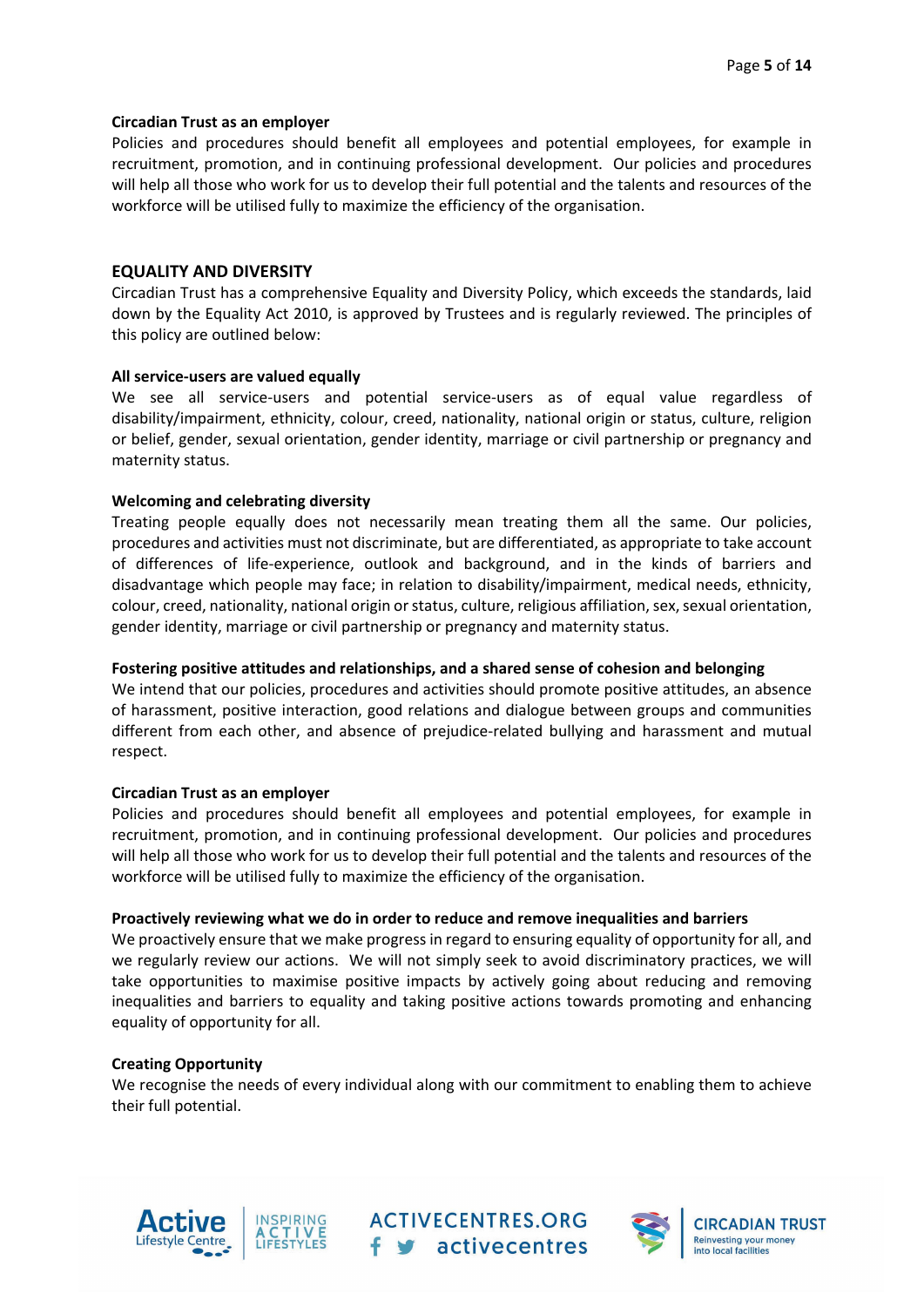### **Consulting widely**

People affected by a policy or activity should be consulted and involved in the design of new policies, and in the review of existing ones.

#### **Society as a whole should benefit**

We intend that our policies and activities should benefit society as a whole, both locally and nationally, by fostering greater social cohesion, and greater participation.

### **DISABLED PERSONS**

The charity will employ disabled persons when they are suitable for a particular vacancy and every effort is made to ensure that they are given full and fair consideration when such vacancies arise. There is a redeployment scheme in operation so that employees who have been injured or disabled during their period of employment can, where possible, continue in employment with the Charity.

During employment, the charity seeks to work with employees, taking into account their personal circumstances, to ensure appropriate training, development and advancement opportunities are available to enable them to reach their full potential.

# **BUSINESS PERFORMANCE**

Trustees and the Management Team (consisting of the Chief Executive, the 5 Directors) regularly review performance of the Charity management on a monthly basis to ensure that the organisation is hitting key targets in relation to business performance and other factors.

Performance and results are usually scrutinised on a quarterly basis by Trustees. During the past year, this has increased to a monthly basis due to the impact of Covid‐19 on the Charity.

### **Coronavirus (Covid‐19) and its impact**

Business performance was decimated in 2020‐21 due to the Covid‐19 lockdowns and restrictions and the pandemic continues to affect the business performance with income expected to be at 75% of pre pandemic levels in 2021-22. The business reopened successfully in April with most activities recommenced by July 21. A downsizing in staff (and customers) meant that some programmes were limited but the business hit its Q1 financial targets and is confident about being on track to increase monthly income to cover monthly costs by early 2022.

In previous annual reports, trustees and management have used a balanced scorecard as one of the tools to assess performance and this was regularly reviewed to take into account strategies adopted. A traffic light system was used to show figures in red that are below target and not improving; in amber where figures are behind target but improving; and green where figures are beating target or has improved on previous year.

The scorecard takes a range of measures which are either related to our strategy or agreed business plan, and show that the Charity is on track. Due to the effect of Covid‐19 and the fact that the business has been locked down for much of the year it was not possible to use this scorecard.





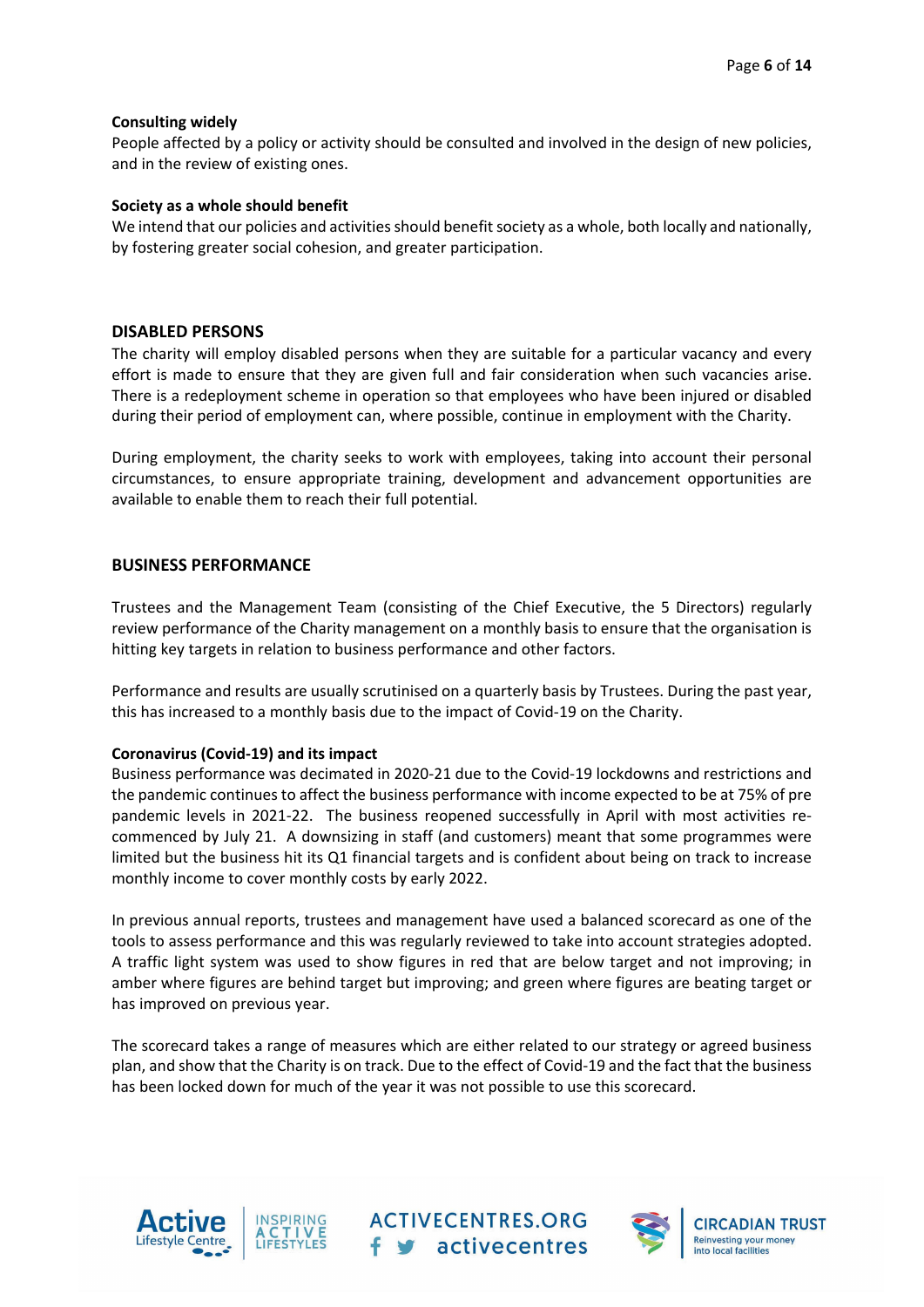We intend to get back to a revised full format scorecard when we are clear that our services are properly measurable and unaffected by the pandemic.

The decision this year was made to focus on customer "physical activity" visits during the pandemic as this area was critical to ensuring we had a sustainable business moving forward. The visits can be related to the lockdown dates and phases stated previously in the report:

| <b>Visits</b>                          | <b>Jul-20</b><br>(partial) | Aug-<br>20 | <b>Sep-20</b> | <b>Oct-20</b> | Nov-<br>20 | Dec-<br>20 | Jan-<br>21 | Feb-<br>21   | Mar-<br>21   | <b>Total</b> | July $19 -$<br><b>Mar 20</b> |
|----------------------------------------|----------------------------|------------|---------------|---------------|------------|------------|------------|--------------|--------------|--------------|------------------------------|
| <b>Health and</b><br><b>Fitness</b>    | 5272                       | 34211      | 37821         | 40508         | 5385       | 29207      | 3874       | 0            | 0            | 156,278      | 735,685                      |
| Swimming<br><b>Lessons</b>             | n/a                        | n/a        | 24035         | 27468         | 3848       | 17344      | 3886       | 0            | 0            | 76,581       | 271,742                      |
| <b>Exercise</b><br><b>Classes</b>      | 1392                       | 10422      | 14424         | 17495         | 4744       | 0          | 0          | $\mathbf{0}$ | 0            | 48,477       | 216,788                      |
| Casual<br>Swimming                     | n/a                        | 4679       | 12414         | 16721         | 3169       | 9531       | 1283       | 0            | 0            | 47,797       | 340,800                      |
| <b>Swimming</b><br><b>Pool Hire</b>    | n/a                        | n/a        | 4671          | 6512          | 938        | 4054       | 270        | 0            | 0            | 16,445       | 46,444                       |
| <b>Sports Hall</b><br>Hire             | 475                        | 2732       | 6040          | 9092          | 1457       | 3668       | 471        | 0            | 0            | 23,935       | 254,571                      |
| <b>Commercial</b><br><b>Facilities</b> | n/a                        | 1606       | 5810          | 8524          | 1055       | $\Omega$   | 0          | 0            | 0            | 16,995       | 796,617                      |
| <b>Total</b>                           | 7139                       | 53650      | 105215        | 126320        | 20596      | 63804      | 9784       | $\bf{0}$     | $\mathbf{0}$ | 386,508      | 1,810,801                    |

The main negatives that can be seen from these figures are the losses we have had in all our attendances – the business has been decimated on 2020‐21.

However, on the positive side, we can see that as soon as we have had a period that the Centres have been open then the members have started to come back to the Centres demonstrating that underlying demand remains.

In 2020-21, the real focus was to keep the business sustainable. Operationally the focus was on ensuring customers and staff feel safe, which has been achieved by ensuring that we are following government and UK Active guidelines for Covid‐19, Social Distancing measures being put in place (one way systems, screens reprogramming areas), vigilant cleaning and sanitisation by both staff and customers and wearing the relevant PPE (facemasks) where appropriate.

In 2021-22, we will be able to start refocussing on the previous Customer Performance indicators, Social Impact indicators, and Business Performance indicators

### **Capital Investment**

The company is committed when funds allow; to invest in improvements to the facilities it manages, the equipment it provides for customers and staff; and the services it delivers across the business.





**ACTIVECENTRES.ORG** f v activecentres

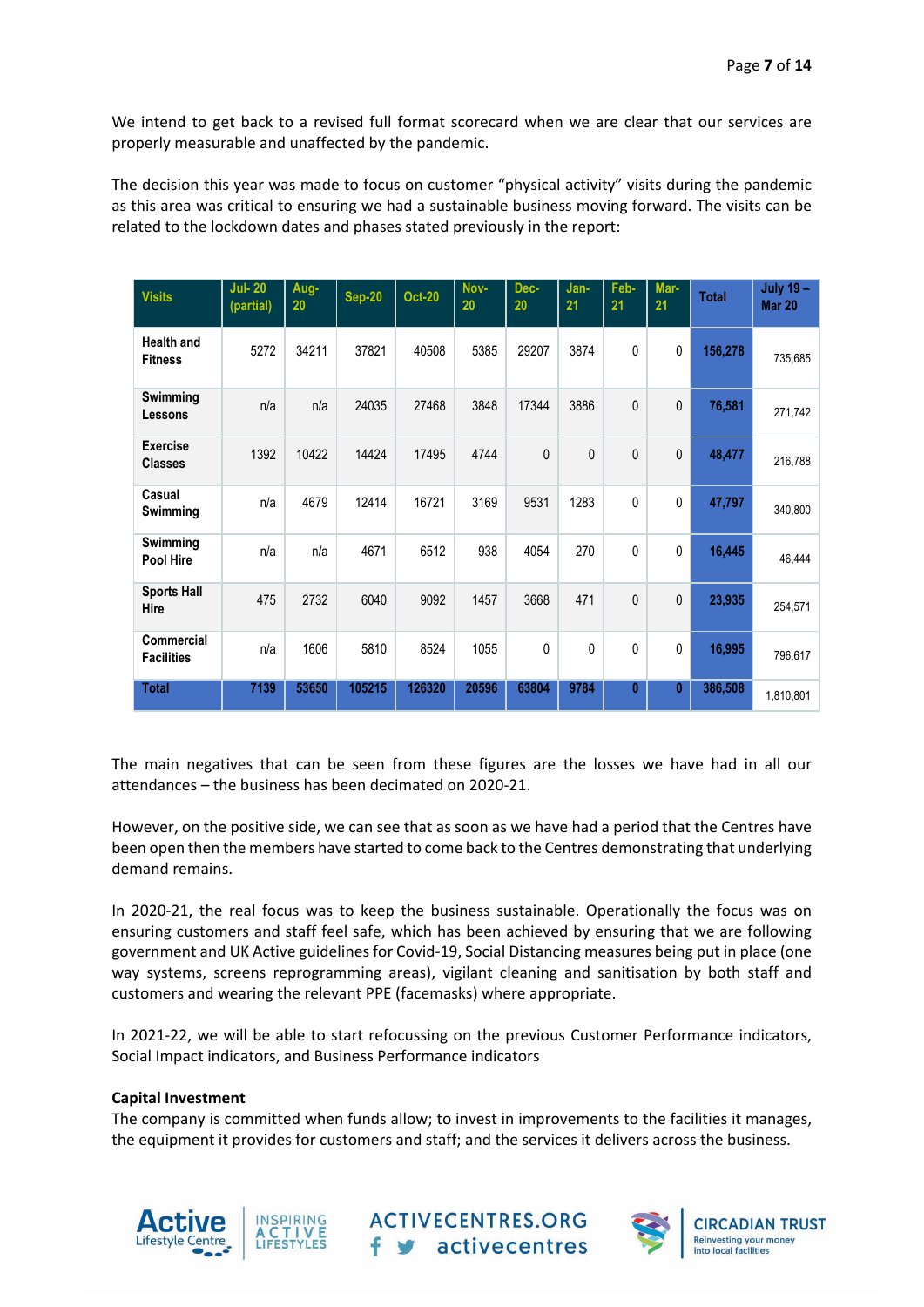However, in 2020‐21 due to the loss of income from Covid‐19, Circadian Trust has not been in a position to invest capital into the business this year. We aim to budget for a capital investment programme in 2022‐23, with investments being limited to essential items only in 2021‐22.

### **PUBLIC BENEFIT STATEMENT**

The Trustees confirm that they have complied with the duties in public benefit requirement outlined in section 4 of the Charities Act 2011 to have due regard to the Charity Commission's general guidance on public benefit.

In particular, the Trustees consider how planned activities will contribute to the aims and objectives they have set. The objects for which the Charity is established are to undertake and promote for the benefit of the general public and in particular, but without limitation, the people who live and work in South Gloucestershire and its environs:

• The provision of facilities for sport, recreation or other physical activity or leisure time occupation of individuals who have need of such facilities and services by reason of their youth, age, infirmity or disablement, financial hardship or social and economic circumstances or for the public at large in the interests of social welfare and with the object of improving their condition of life and to advance their education in leisure and health activities;

• The promotion and protection of good health through community participation in healthy recreation;

- The maintenance, improvement or provision of public amenities and the provision of schemes to assist and encourage the use of such amenities by members of the public;
- The advancement of education and training in leisure and sport related subjects;
- Such other charitable purposes for the benefit of the community consistent with the objects above as the Trustees shall determine.

#### **ACCESS AND COMMUNITY PROGRAMMES**

#### **Pricing**

Our pricing strategy for customers without need for further support is firmly based in the value for money category. This is also underpinned by a range of payment methods including a "pay as you play" philosophy for most activities we provide.

Furthermore, we offer a comprehensive "concessionary" pricing offering discounts of up to 50% for those in need of special assistance related to age, health or socio economic circumstances. The majority of concessionary prices offer access to facilities and services at a cost of less than the cost of providing the service.

Our inclusive pricing policy also extends to local sports clubs who use our facilities with junior and disability sports clubs benefiting from concessionary prices for the facilities they hire from us.





**ACTIVECENTRES.ORG** f v activecentres

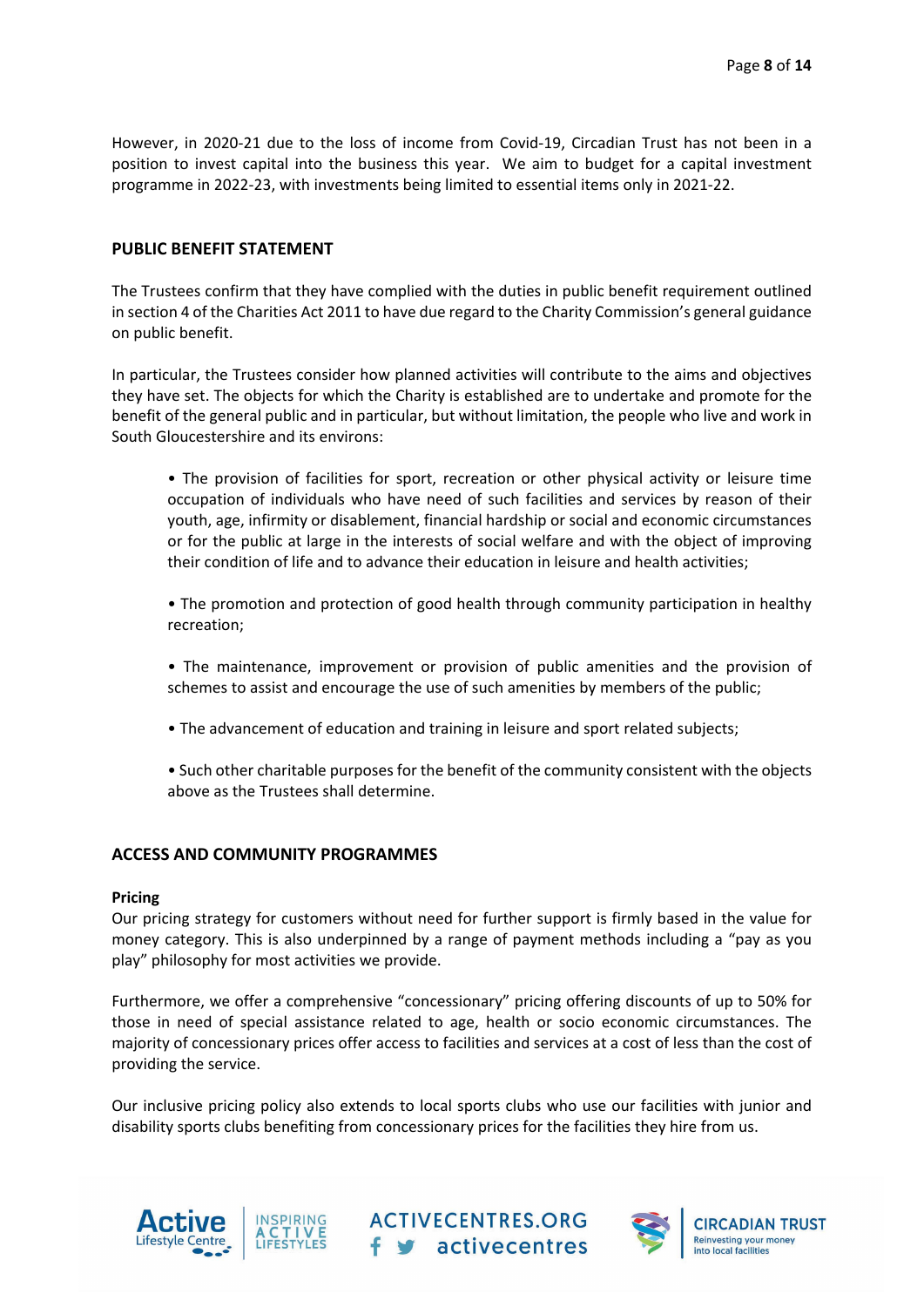## **Programming**

We programme our facilities to meet the needs of a diverse community and make special efforts to offer programmes for customers who require access because of age, disability, sex or other needs. Examples of this include older people's activities, junior programmes, disability access sessions and sex specific sessions where appropriate. However, this has significantly been affected in 2020‐21 due to the Covid‐19 restrictions.

### **Access and Inclusivity**

We go the extra mile in making our facilities accessible to customers who are disabled. All of our changing facilities are developed to "changing places" standards; with hoists and equipment up to the standard of being able to deal with quadriplegic disability. All of our facilities have ramps and internal lifts making over 90% of our floor areas accessible to wheel chair users.

We also offer carer partnership concessions so that customers requiring a carer to accompany them can participate at no cost to the carer.

We usually ensure that staff undertake access and inclusivity training; however, this has had to be put on hold this year due to Covid‐19 and will be reinstated for all new starters and staff requiring refresher training in 2021‐22.

We also work with groups such as Paul's Place, Avon Autistic Group and South Gloucestershire Chinese Association all of which are beginning to return to the Centres following the removal of restrictions on 19th July 2021.

#### **Clubs and Groups**

We usually provide a home to over 200 local sports clubs and community groups providing everything from Aikido to Water Polo and everything in between each week; we host training sessions and competitions up to national standard on their behalf. These are all voluntary organisations – just like us. Unfortunately, they have had nowhere to meet, practice or play for parts of this year due to the pandemic. Clubs have returned or are planning to following the lifting of Covid‐19 restrictions. However, several clubs did not survive the pandemic.

GB Representative Athletes – we offer complimentary memberships given to local individuals representing Great Britain at various sports, most GB athletes receive no funding to pursue their success. 40 sportsmen or women including Gymnasts, Paralympian's and Badminton players receive memberships whilst they represent their country to help them maintain their fitness. These athletes have also been restricted by Covid-19 but most have now returned to training.

#### **Healthy Lifestyle Management and Partnerships**

The 'Healthy Lifestyle on Referral' (HLOR) project at our five Lifestyle Centres was created to help and support people with medical or long term conditions become more active had become a great success.

There are now referral pathways to all our 25 local GP surgeries, Sirona Care and Health, North Bristol Trust, Southmead and Cosham Hospital.

In 2019-20, giving a total of 1,240 Referrals used our services which was an excellent achievement.

Our target within our Active Lifestyle Strategy is to engage with 2,500 referral clients per annum by 2021. Unfortunately, due to Covid‐19 we have had to extend this target to year 2022‐23 due to the





**ACTIVECENTRES.ORG** f s activecentres

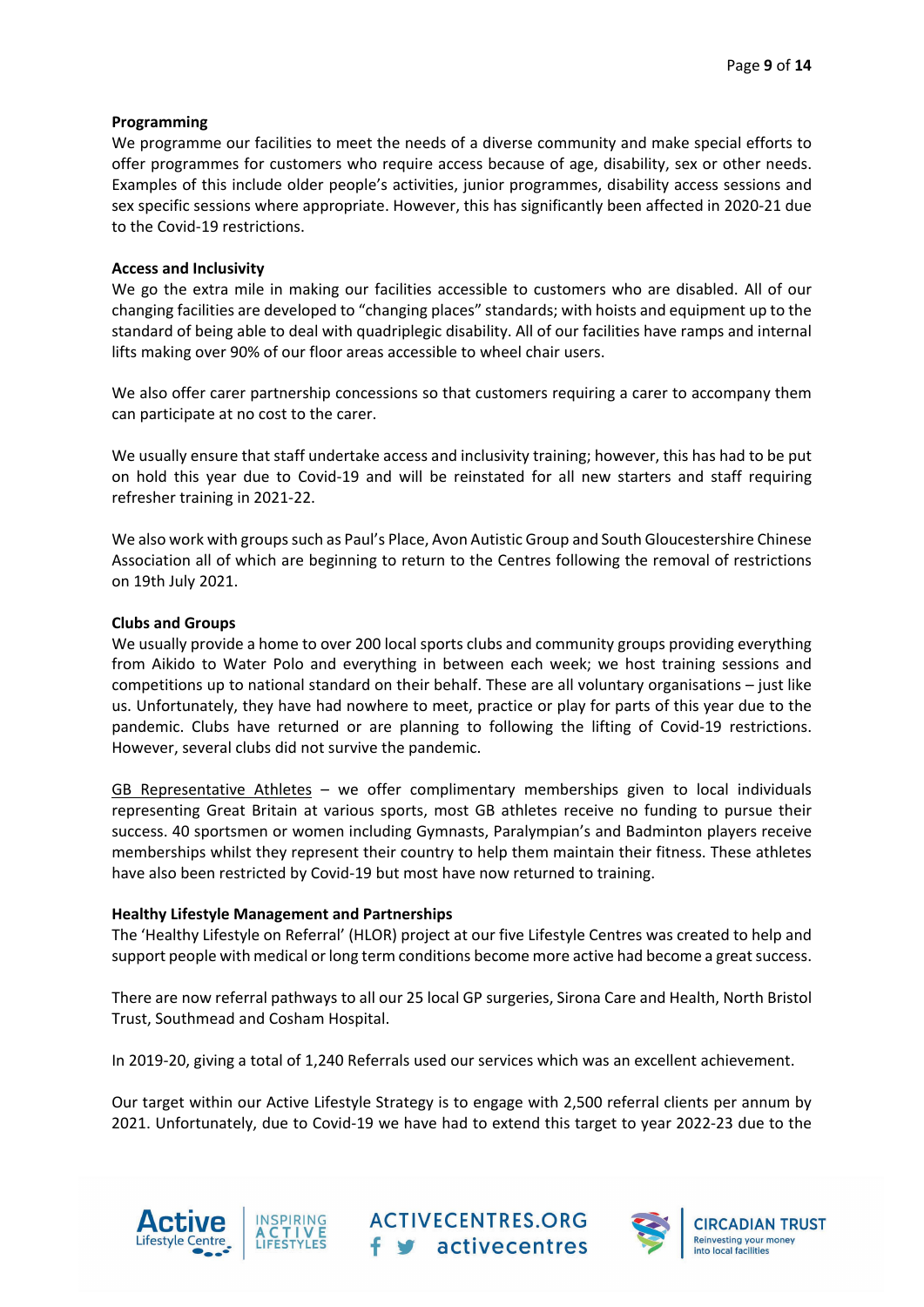fact that we have been unable to provide this service and therefore have not had any new clients in 2020‐21.

Following the lifting of Covid restrictions we are now back to 100% of the level, we were in 2019–20 with 301 new referrals in Q1 of 2021‐22.

## Sirona Care and Health

Sirona Care and Health is a local large not for profit health care provider commissioned to deliver a range of services by the NHS in the sub region. They relocated to Thornbury Active Lifestyle Centre in 2018 having previously been based at Thornbury Hospital and are seeing over a thousand clients a month. Both parties can confirm this partnership has been a real success.

The site and Sirona care are working together to offer options for Sirona patients to come into the gym, swimming pool etc. to continue strengthening and rehabilitation after their treatments.

### Other Access and Community Groups

There are a number of groups including Active in Life, Dementia Social Groups, Active Breathing, Reach, Impact Mentoring, Breakthrough Mentoring, Choices 4U, Osteoarthritis Exercise, Multiple Sclerosis/ Parkinson Disease Classes, and Post Natal Classesthat have been unable to use our facilities this year due to Covid‐19. It is planned to resume these classes following government and UK Active guidelines.

### **Aquatics Management**

As the major provider of public swimming facilities in the district, we continue to work in partnership with Swim England to deliver our Aquatics Strategy, which aims to:

- Increase participation in all aquatic areas; but with special focus on adult swimming
- Improve access and opportunity for all
- Successful development (Learn to Swim to club) pathways.

Due to Covid‐19, we have been restricted with regards to increasing participation. However, we have taken this opportunity to reprogram all 5 Centres swimming pools. This was following looking at the use of data from the previous year to better understand our target markets plus the fact that we had to reprogram the pools due to Covid‐19 restrictions and social distancing.

Schools learn to swim and disability swim groups have been restricted this year but are all now re‐ engaged in 2021‐22 and have retuned either when guidelines allow, or when they were comfortable to do so.

### Free Swimming to Pregnant Women

We started to offer free swimming to pregnant women during public swim sessions across all the 5 Active Lifestyle Centres. The 12‐month pilot scheme began on 1st February 2020. This was suspended throughout 2020‐21 financial year.

The scheme has been set up to help overcome the increasing prevalence of obesity and in particular the effects of obesity during pregnancy, which increases the risk of adverse health outcomes to both mother and child. In addition, obesity during pregnancy increases the risk of life‐long health problems





**ACTIVECENTRES.ORG** f s activecentres

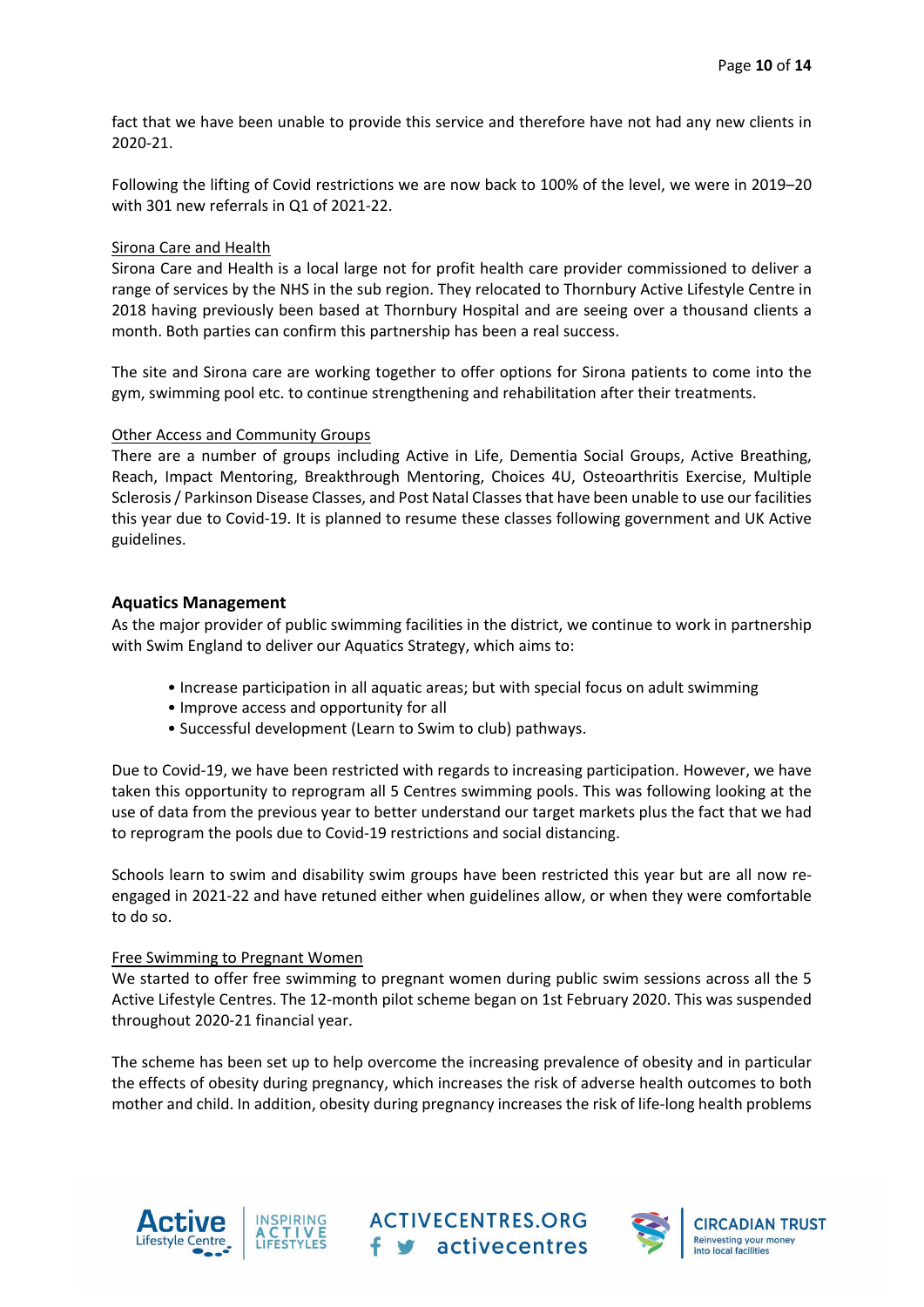in children, including obesity, type 2 diabetes, and heart disease. This scheme restarted again on April 12th with over 130 women enrolled in the first quarter of 2021‐2.

# **Community Impact**

Besides Health, Sports and Education our facilities managed and offered services to a wide range of community partners / organisations in 2019‐20. These services have been cancelled in 2020‐21 due to Covid‐19 but are planned to start again in 2021‐22.

Active Play (previously Play on Prescription) – Relaunched in September 2021.

U3A – U3A stands for University of the Third Age. Yate LC provides activities to this group who are formed of retired and semi-retired people. This restarted in September 2021.

# **ACHIEVEMENTS AND PERFORMANCE**

The year saw significant disruption to our business due to Covid‐19, we have worked very hard to remain solvent and keep the charity viable for the future to this end we:

• Managed to reopen and operate all our facilities and as many services as feasible in the periods between lockdowns.

• Operated our facilities safely and within Covid‐19 operating guidelines earning plaudits from customers, staff and commissioners for our approach.

• Operated innovatively using our expertise to support local Covid‐19 response systems by operating as a food distribution centre at our facility at Yate during lockdown 1 and testing centres at 4 sites in lockdown 3.

• Successfully utilised government support schemes to help keep the business viable including Coronavirus Job Retention Schemes (CJRS), flexible furlough schemes and local support grants during closure periods.

• Applied for and were successful in attaining a grant worth £653,000 from Sport England's National Leisure Recovery Fund (NRLF) in partnership with South Gloucestershire Council to help our business and services recover in the post pandemic restrictions period.

• Carried out a comprehensive staff restructure programme, which unfortunately saw us lose many colleagues via natural wastage, and a small voluntary and compulsory redundancy programme. In total, we lost the equivalent of just over 43 full time equivalent posts.

• Significantly improved our customersystems(bookings, payment and membership), online presence and data collection to comply with Covid-19 operating protocols, offer improved services – such as online fitness class offerings, and meet the requirements of funding and grant bids.

• Significantly improved our staff systems including communications and payroll to keep our staff involved, informed and consulted; and meet the requirements of support schemes such as Furlough.





**ACTIVECENTRES.ORG** f s activecentres

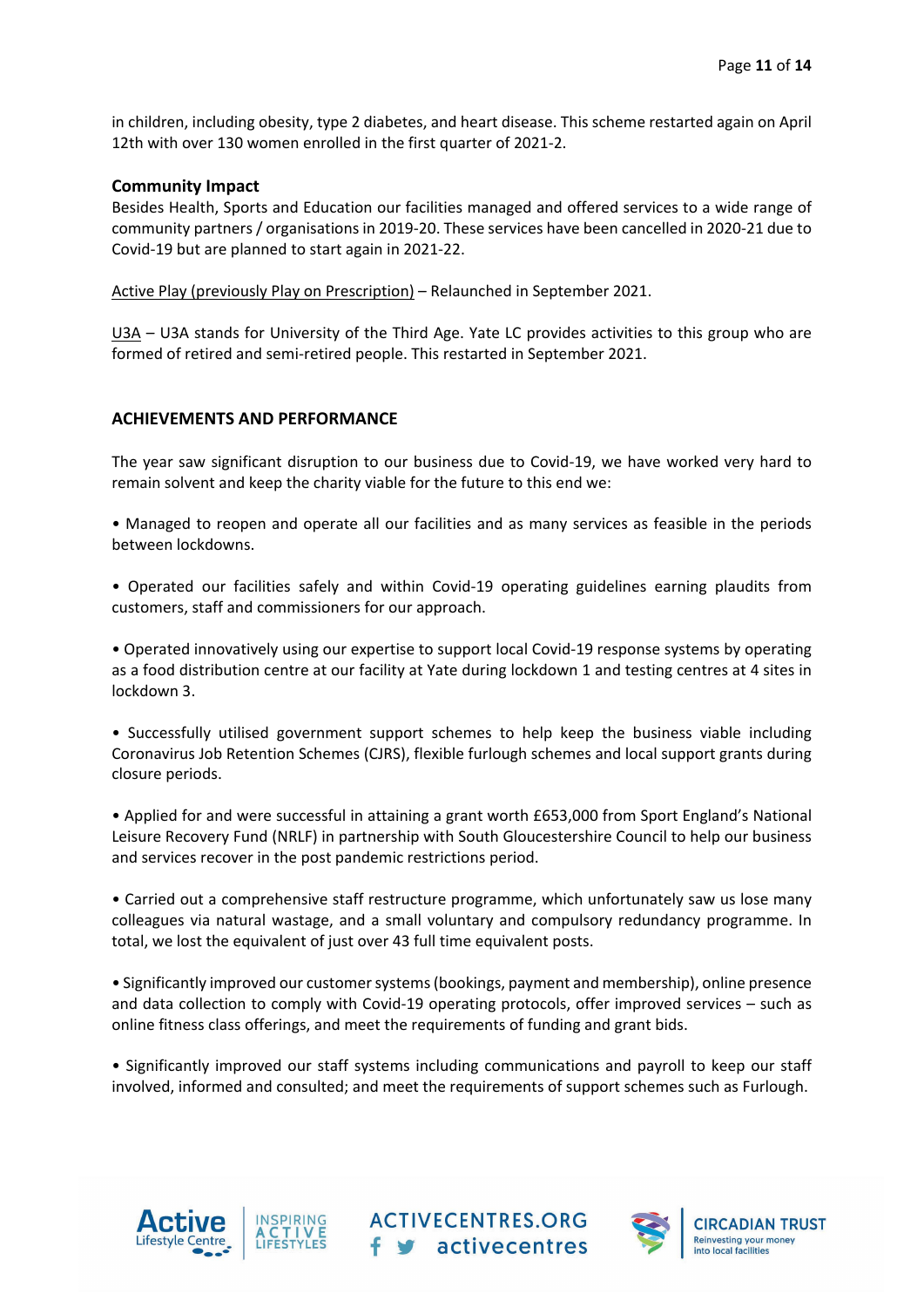• Completed and submitted a bid to operate a facility at Filton once the Covid‐19 restrictions have been eased.

- Continued to nurture successful partnerships with:
	- o South Gloucestershire Council
	- o Sirona Health and Care
	- o Bristol, Bath, North Somerset and South Gloucestershire CCG
	- o Southern Brooks Community Partnerships
	- o Swim England
	- o Local GP Practices

These continue to develop and will enable the resumption of existing and creation of new services in Health and education to deepen our social impact delivery in future.

# **FINANCIAL REVIEW**

Total income for the year dropped to £5.6m due to the leisure centres being closed during lockdowns due to Covid‐19. The centres were closed for eight months and as a result trading income was over £8m lower than in 2019‐20. The Company made significant expenditure savings through reducing staffing levels, the Furlough scheme and the support of suppliers who allowed payment holidays for many contracts.

Overall, the Charity made a loss of £2.1m in its unrestricted funds with net current assets reducing by over 50%. Cash Balances had been high at the beginning of the pandemic due to an unpaid rent debt to the council. South Gloucestershire Council have supported the charity by converting the debt to a long-term liability thus ensuring the solvency of the charity. Cash Balances at the end of the year were at just over £1m.

After the FRS 102 adjustment to take account of the Pension Deficit, the group showed a loss for the year of £3.5m. The Board are reviewing Pension arrangements as part of their long-term strategy to meet the challenges of rising staff costs due to increases in the national minimum and living wages.

The Company intends to use its reserves and net current assets to support the business during 2021‐ 22 and has budgeted to make a loss of £714k. This loss is attributable to the continuing restrictions to operation caused by the pandemic and recovering from thistowardsthe end of the financial year. The Trustees expect the charity to start making monthly surpluses by the end of 2021‐22 and make an annual surplus by 2022-23, returning to pre-pandemic surplus levels during the financial year 2023-24. Trustees continue to meet regularly to review finances and ensure the solvency of the Company.

### **Reserves Policy**

The Trustees have reviewed the risks to the Company and established a Reserves Policy to ensure that the Company has sufficient funds to guard against long-term risk. In the short term reserves will be continue to be used to cover the shortfall of income as a result of the Covid‐19 Pandemic, in the longer term the Company will aim to rebuild free reserves of up to 3 months trading expenses.





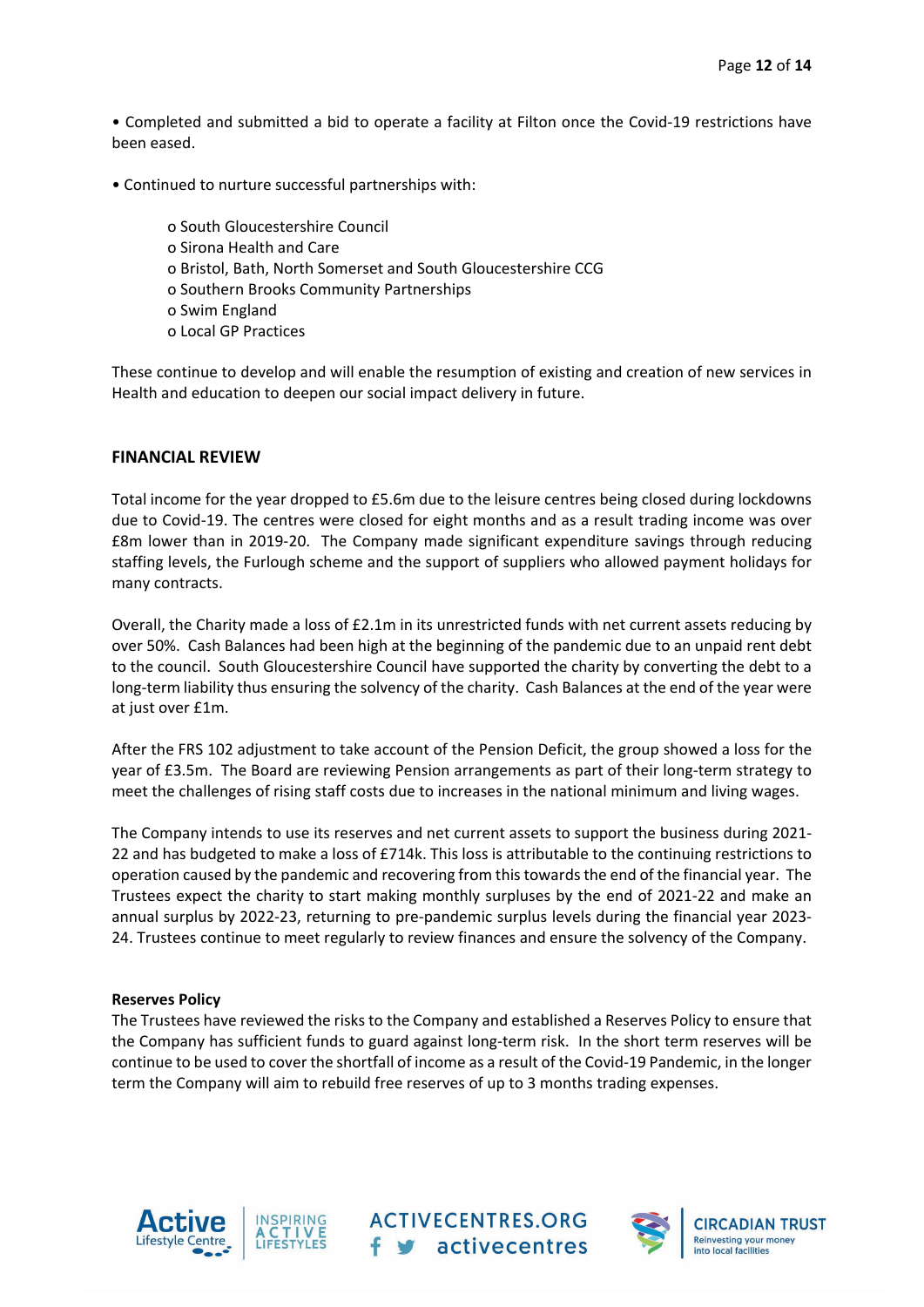The general reserve at the end of the year was £1.8m (before FRS102 pension adjustments). This year the FRS102 Pension Valuation showed a pension deficit of £7.5m. This is higher than our general reserves and Trustees continue to review the pension arrangements and ways to limit the costs of the scheme are being explored.

# **PLANS FOR THE FUTURE**

# **Short Term (2021–22)**

• Manage the implications of the Covid-19 pandemic as effectively as the Trust can, working closely with South Gloucestershire Council, although the Trust recognises that the impact is likely to be severe and will continue to require strategic changes in the short to medium term;

• Restart our services to the roadmap outlined by the Government and within guidelines agreed with DCMS and UKActive for the safe operation of services with the expectation that disruption to our services will continue to mid-year;

• Completion of outstanding lease and contract documentation with SGC;

• Continue with consultation with South Gloucestershire Council and other stakeholders on two local schemes, which may fundamentally affect our services and provision in coming years at Kingswood High Street and Yate Town Centre;

• Develop a new customer journey to encompass our new product suite including developing its structure, developing our workforce to deliver this and reframing the messagesto our customers(new and old);

• Adopt a new customer booking and entry systems to simplify processes for our customers;

• Continue with the progress of our IT and systems to continue our development for post Covid‐19 trading and operating;

• Work hard to recover the customer and membership base in those services which have historically provided our sound finances, in order to support the charity in its further objectives;

- Review our pay and terms and conditions of employment to ensure that we remain competitive.
- Finalise our new Strategic Plan "Reset" covering the period including financial years 2021–23.

# **Medium Term (2022–24)**

To continue to work towards delivery of the mission, vision and longer term objectives agreed in the Strategic Plan for the period 2021–2024.

Bringing back as many subsidised social / community benefit services as soon as it is safe and affordable to do so.

**ACTIVECENTRES.ORG** 

f s activecentres